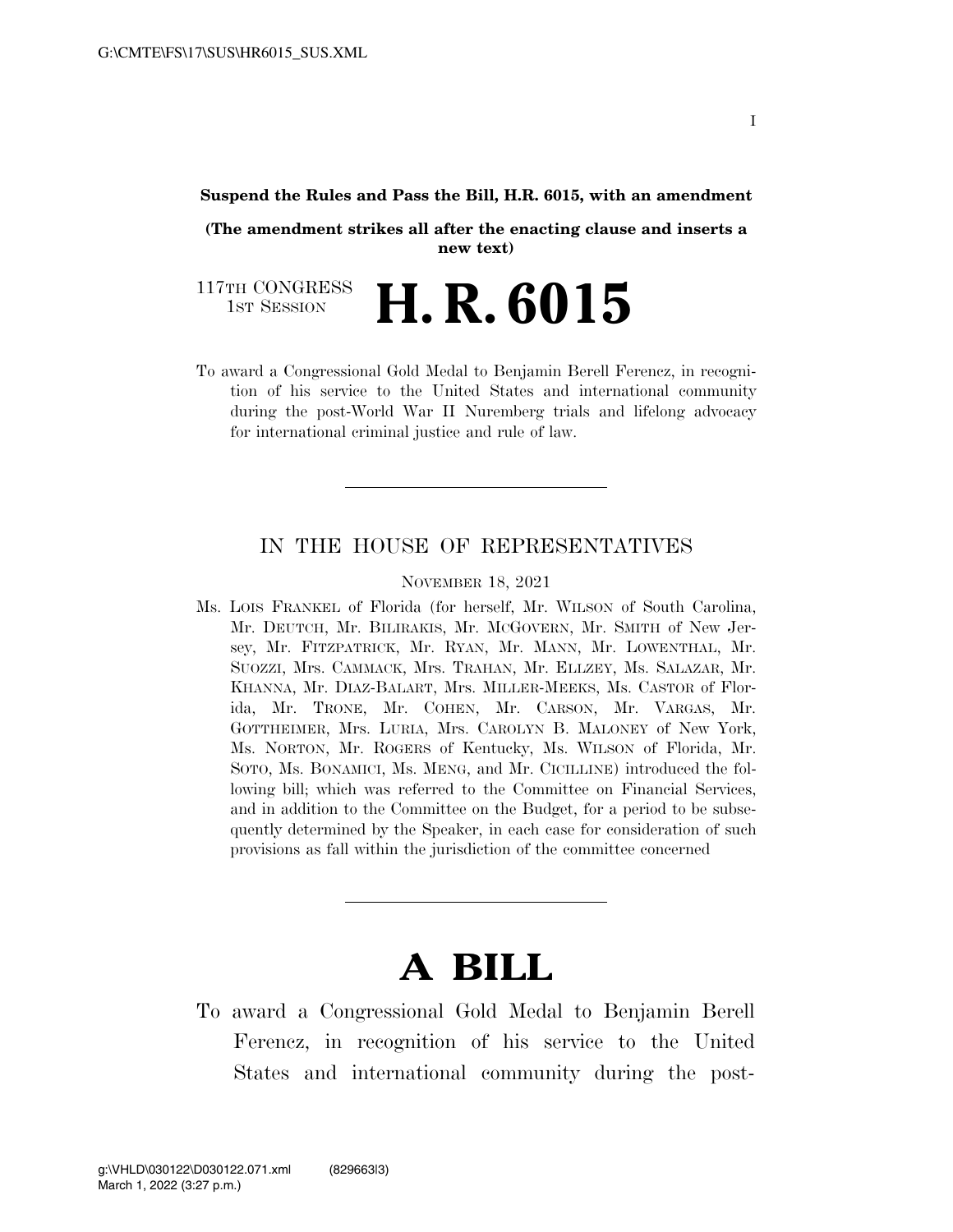World War II Nuremberg trials and lifelong advocacy for international criminal justice and rule of law.

 *Be it enacted by the Senate and House of Representa- tives of the United States of America in Congress assembled,*  **SECTION 1. SHORT TITLE.**  This Act may be cited as the ''Benjamin Berell Ferencz Congressional Gold Medal Act''. **SEC. 2. FINDINGS.**  Congress finds the following: (1) Benjamin ''Ben'' Berell Ferencz was born on March 11, 1920, in Transylvania, now modern day Hungary. (2) In 1920, Ben and his family fled anti-Se-mitic persecution and emigrated to the United

 States. Ben grew up in New York City, and in 1940, was awarded a scholarship to Harvard Law School where he graduated with honors.

 (3) After the onset of World War II, Ben en- listed in the United States Army in 1943, and joined an anti-aircraft artillery battalion preparing for the invasion of France. As an enlisted man under Gen- eral Patton, he fought in most of the major cam-paigns in Europe.

 (4) As Nazi atrocities were uncovered, Ben was transferred to a newly created War Crimes Branch of the Army to gather evidence of war crimes that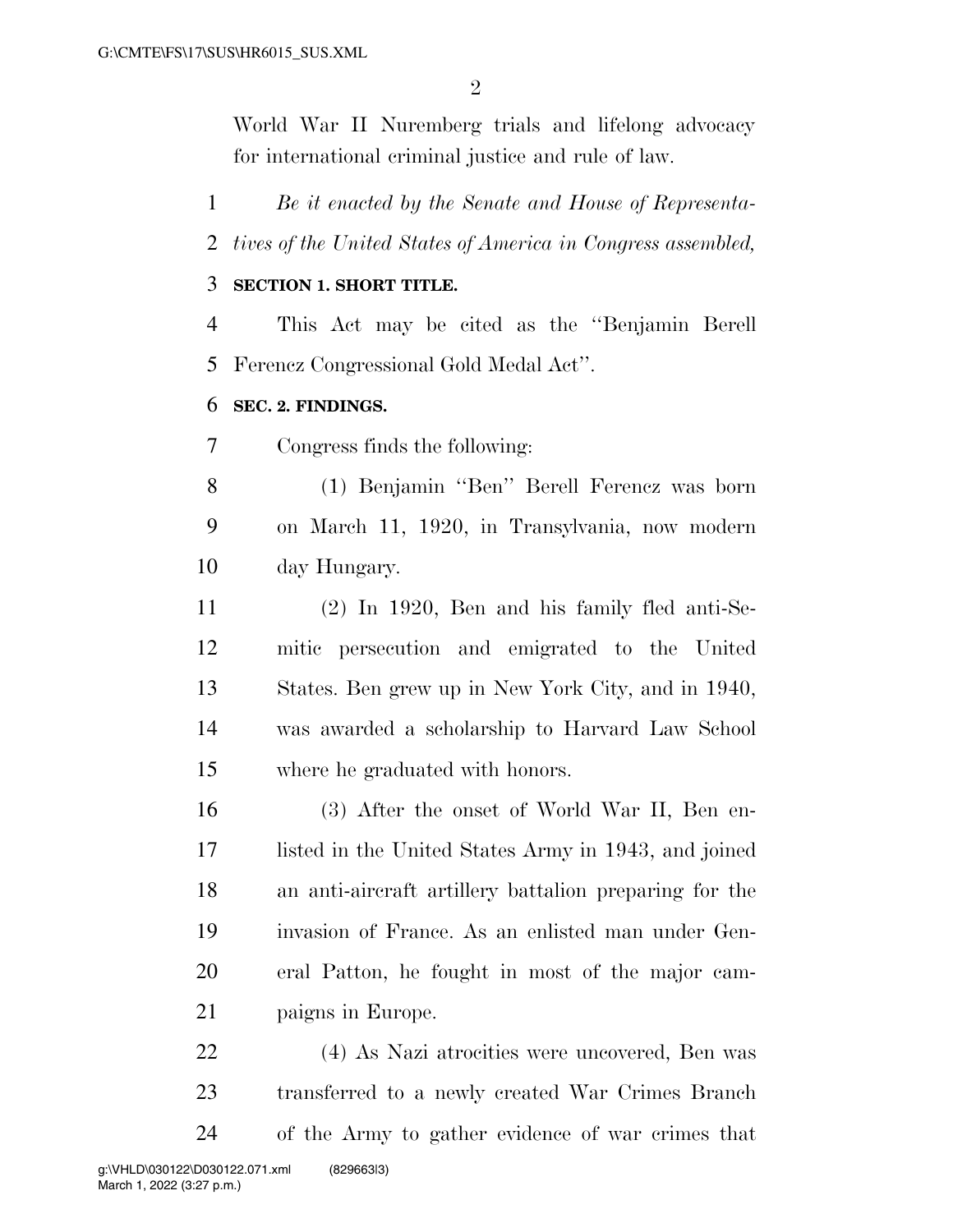could be used in a court of law to prosecute persons responsible for these crimes. Ben documented the horrors perpetrated by Nazi Germany, visiting con-centration camps as they were liberated.

 (5) At the end of 1945, Ben was honorably dis- charged from the United States Army with the rank of Sergeant of Infantry. He had been awarded five battle stars.

 (6) In 1946, the United States Government re- cruited Ben to join the team working on the Nurem- berg tribunals, a novel independent court established to try top-ranking Nazi officials for crimes per- petrated during the course of the war, including those crimes we now call the Holocaust. Mr. Ferencz was sent to Berlin to oversee a team of 50 research- ers investigating official Nazi records, which pro- vided overwhelming evidence to implicate German doctors, lawyers, judges, generals, industrialists, and others in genocide.

 (7) By 1948, at age 27, Ben had secured enough evidence to prosecute 22 SS members of Nazi killing squads charged for the murder of over 1,000,0000 Jewish, Roma, Soviet, and other men, women, and children in shooting massacres in occu-pied Soviet territory. He was appointed chief pros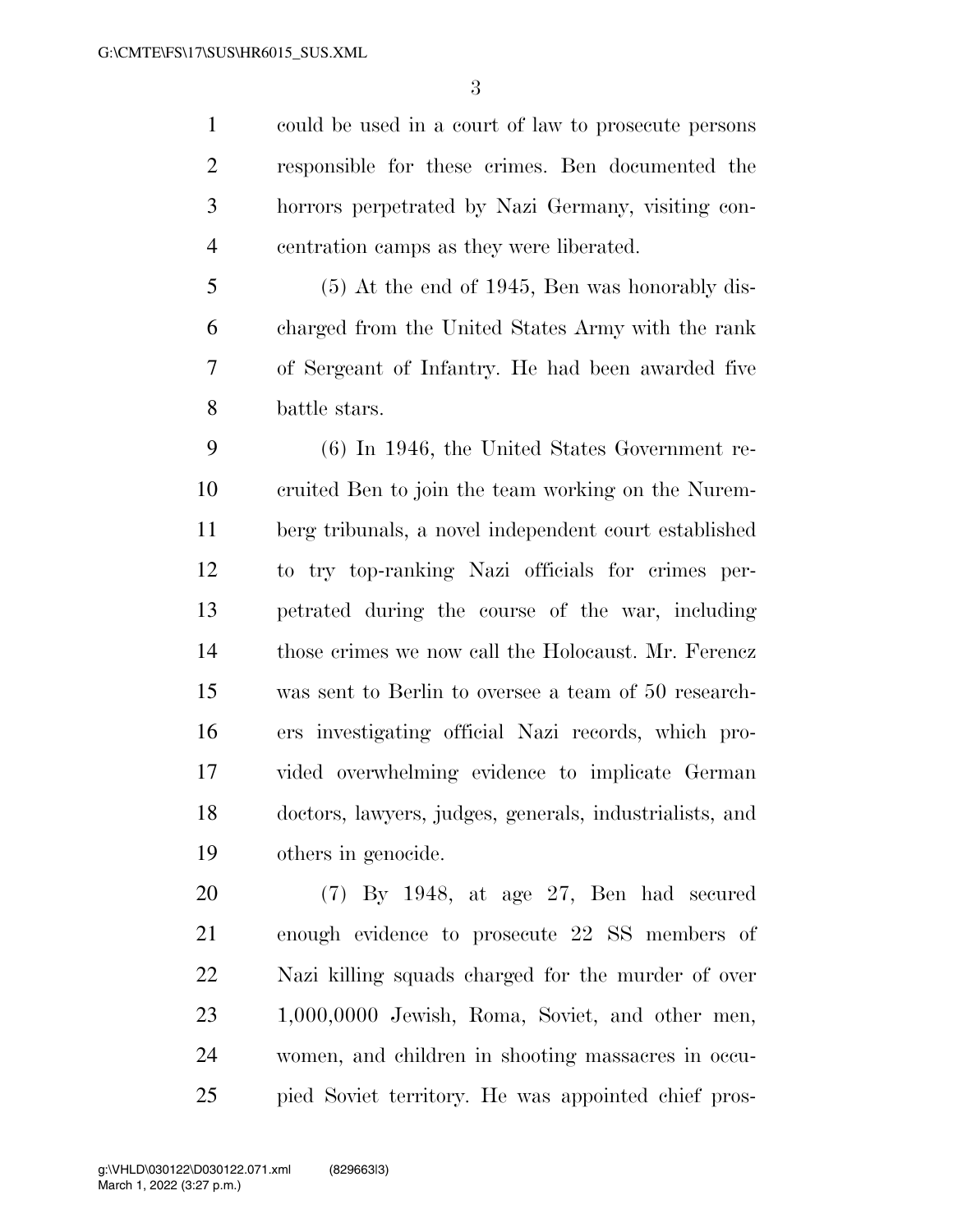ecutor in the Einsatzgruppen Trial, in what the As- sociated Press called ''the biggest murder trial in history''. The court found 20 Nazi officials guilty of war crimes, crimes against humanity, and member- ship in a criminal organization for their roles in the murder of over a million people. An additional two defendants were found guilty for membership in a criminal organization.

 (8) After the Nuremberg trials ended, Ben fought for compensation for victims and survivors of the Holocaust, the return of stolen assets, and other forms of restitution for those who had suffered at the hands of the Nazis.

 (9) Since the 1970s, Ben has worked tirelessly to promote development of international mechanisms to outlaw and punish aggressive war and the crimes of genocide, crimes against humanity and war crimes. His efforts contributed to the establishment of the International Criminal Court and to the rec-ognition of aggression as an international crime.

 (10) Ben is a tireless advocate for international criminal justice and the conviction that the rule of law offers the world a sustainable path to stem con- flict and reach peaceful conclusions to geopolitical disputes. His unwavering goal has been ''to establish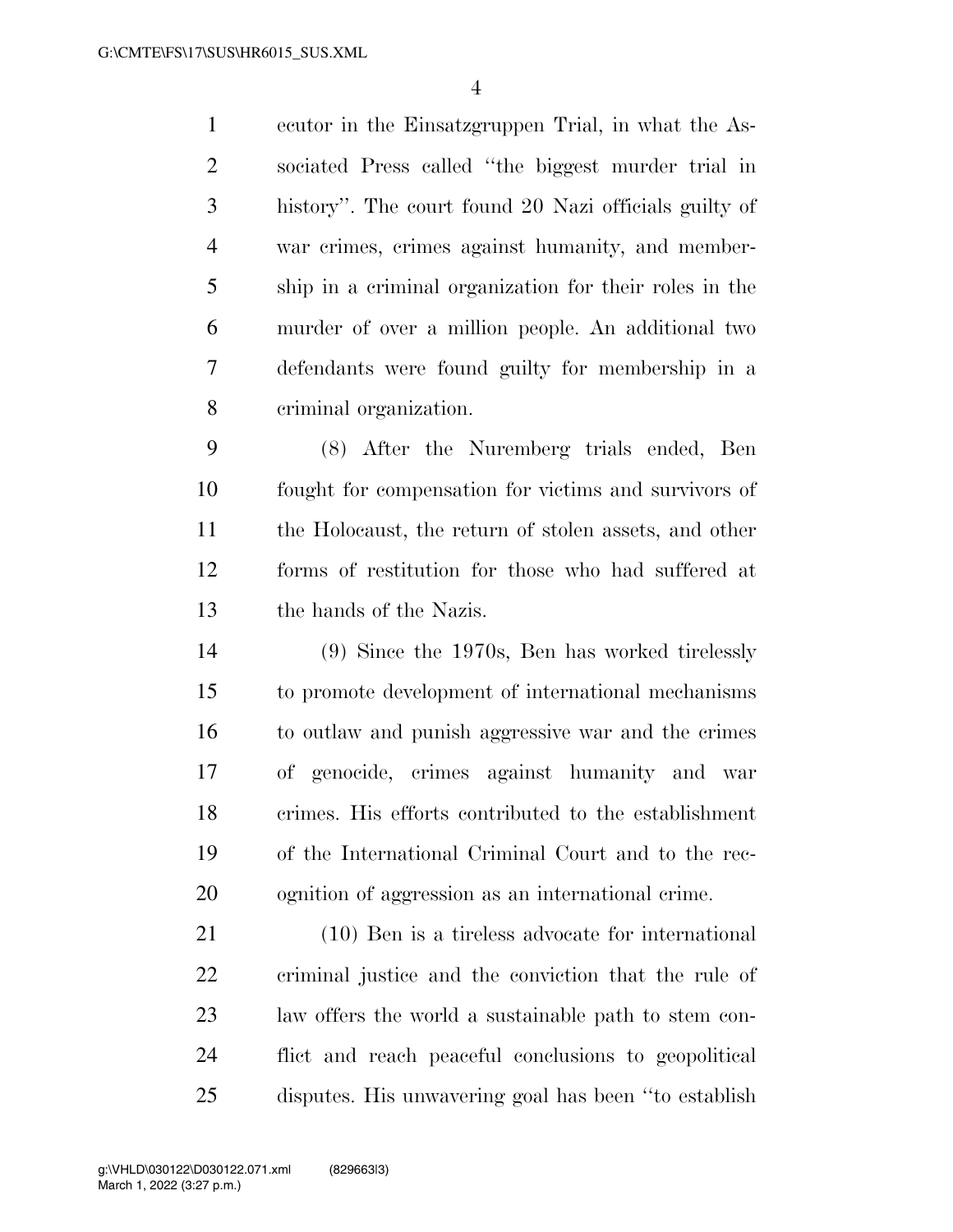a legal precedent that would encourage a more hu-mane and secure world in the future''.

 (11) Ben, at age 102, is still active, giving speeches throughout the world about lessons learned during his extraordinary career. He is compelled by the imperative to ''replace the rule of force with the rule of law'', promoting judicial mechanisms that can resolve conflict. He often tells young people to ''never give up'' because the fight for peace and jus-10 tice is worth the long struggle ahead.

### **SEC. 3. CONGRESSIONAL GOLD MEDAL.**

 (a) PRESENTATION AUTHORIZED.—The Speaker of the House of Representatives and the President pro tem- pore of the Senate shall make appropriate arrangements for the presentation, on behalf of the Congress, of a gold medal of appropriate design to Benjamin Berell Ferencz, in recognition of his service to the United States and inter- national community during the post-World War II Nurem- berg trials and lifelong advocacy for international criminal justice and rule of law.

 (b) DESIGN AND STRIKING.—For purposes of the presentation referred to in subsection (a), the Secretary of the Treasury (referred to in this Act as the ''Sec- retary'') shall strike a gold medal with suitable emblems, devices, and inscriptions, to be determined by the Sec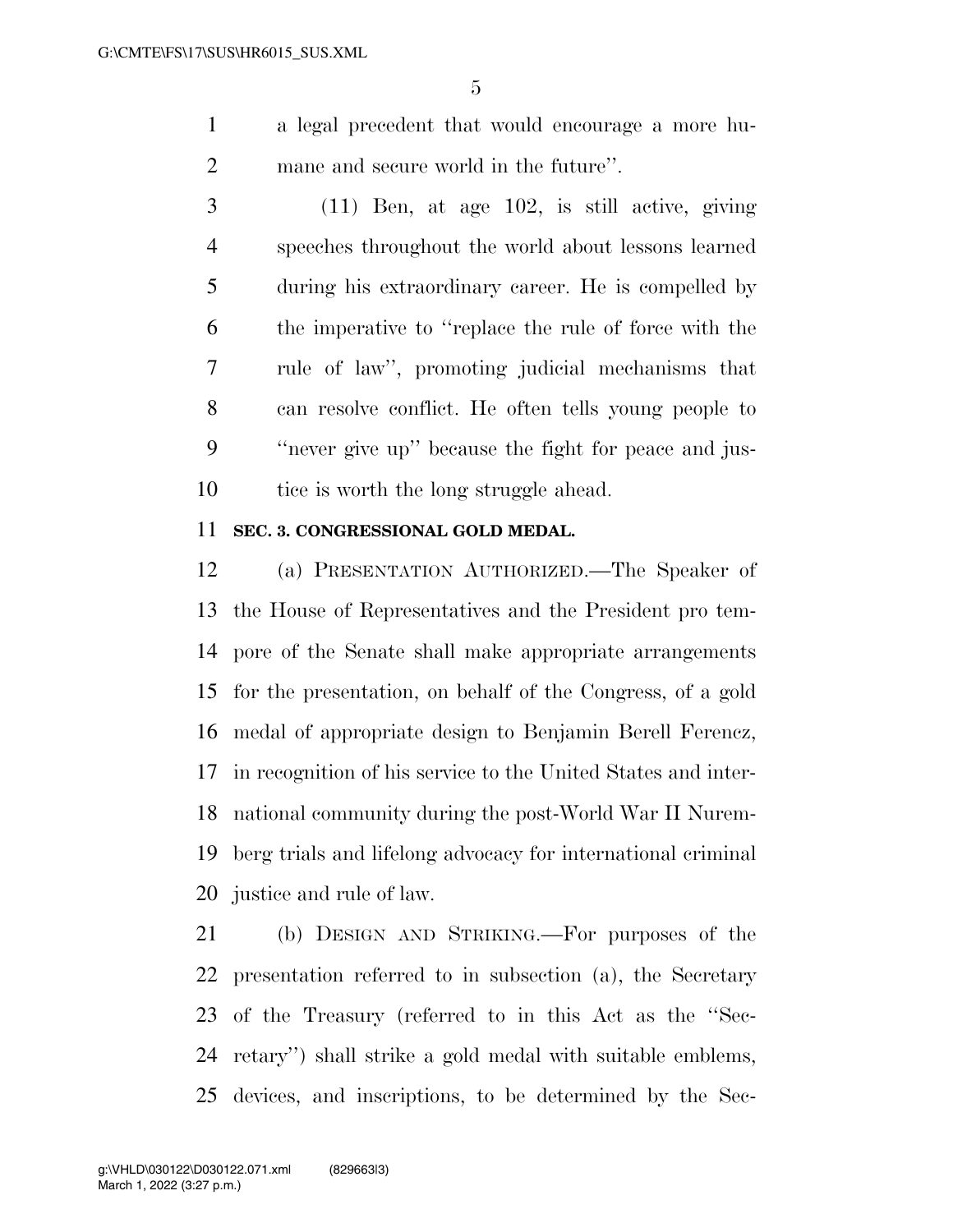retary. The design shall bear an image of, and inscription of the name of, Benjamin Berell Ferencz.

 (c) DISPOSITION OF MEDAL.—Following the award of the gold medal under subsection (a), the gold medal shall be given to Benjamin Berell Ferencz or, if unavail-able, to his son, Donald Ferencz.

## **SEC. 4. DUPLICATE MEDALS.**

 (a) IN GENERAL.—The Secretary may strike and sell duplicates in bronze of the gold medal struck pursuant to section 3, at a price sufficient to cover the cost thereof, including labor, materials, dies, use of machinery, and overhead expenses.

 (b) UNITED STATES HOLOCAUST MEMORIAL MU-SEUM.—

 (1) IN GENERAL.—The Secretary shall provide a duplicate bronze medal described under subsection (a) to the United States Holocaust Memorial Mu-seum.

 (2) SENSE OF CONGRESS.—It is the sense of Congress that the United States Holocaust Memo- rial Museum should make the duplicate medal re- ceived under this subsection available for display to the public whenever the United States Holocaust Memorial Museum determines that such display is timely, feasible, and practical.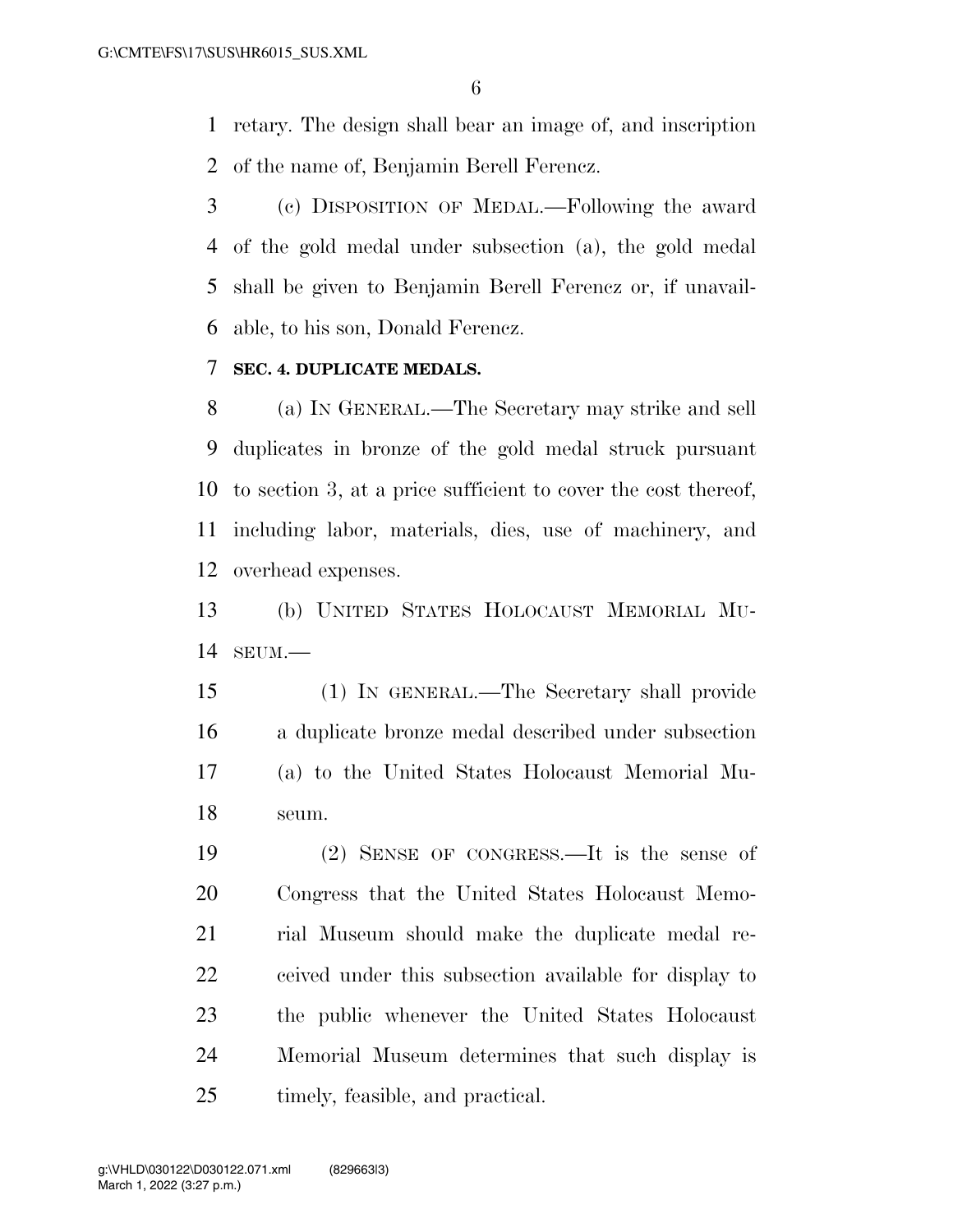### **SEC. 5. STATUS OF MEDALS.**

 (a) NATIONAL MEDALS.—The medals struck pursu- ant to this Act are national medals for purposes of chapter 51 of title 31, United States Code.

 (b) NUMISMATIC ITEMS.—For purposes of section 5134 of title 31, United States Code, all medals struck under this Act shall be considered to be numismatic items. **SEC. 6. AUTHORITY TO USE FUND AMOUNTS; PROCEEDS OF SALE.** 

 (a) AUTHORITY TO USE FUND AMOUNTS.—There is authorized to be charged against the United States Mint Public Enterprise Fund such amounts as may be nec- essary to pay for the costs of the medals struck under this Act.

 (b) PROCEEDS OF SALE.—Amounts received from the sale of duplicate bronze medals authorized under section 4 shall be deposited into the United States Mint Public Enterprise Fund.

#### **SEC. 7. DETERMINATION OF BUDGETARY EFFECTS.**

 The budgetary effects of this Act, for the purpose of complying with the Statutory Pay-As-You-Go Act of 2010, shall be determined by reference to the latest statement titled ''Budgetary Effects of PAYGO Legislation'' for this Act, submitted for printing in the Congressional Record by the Chairman of the House Budget Committee, pro-